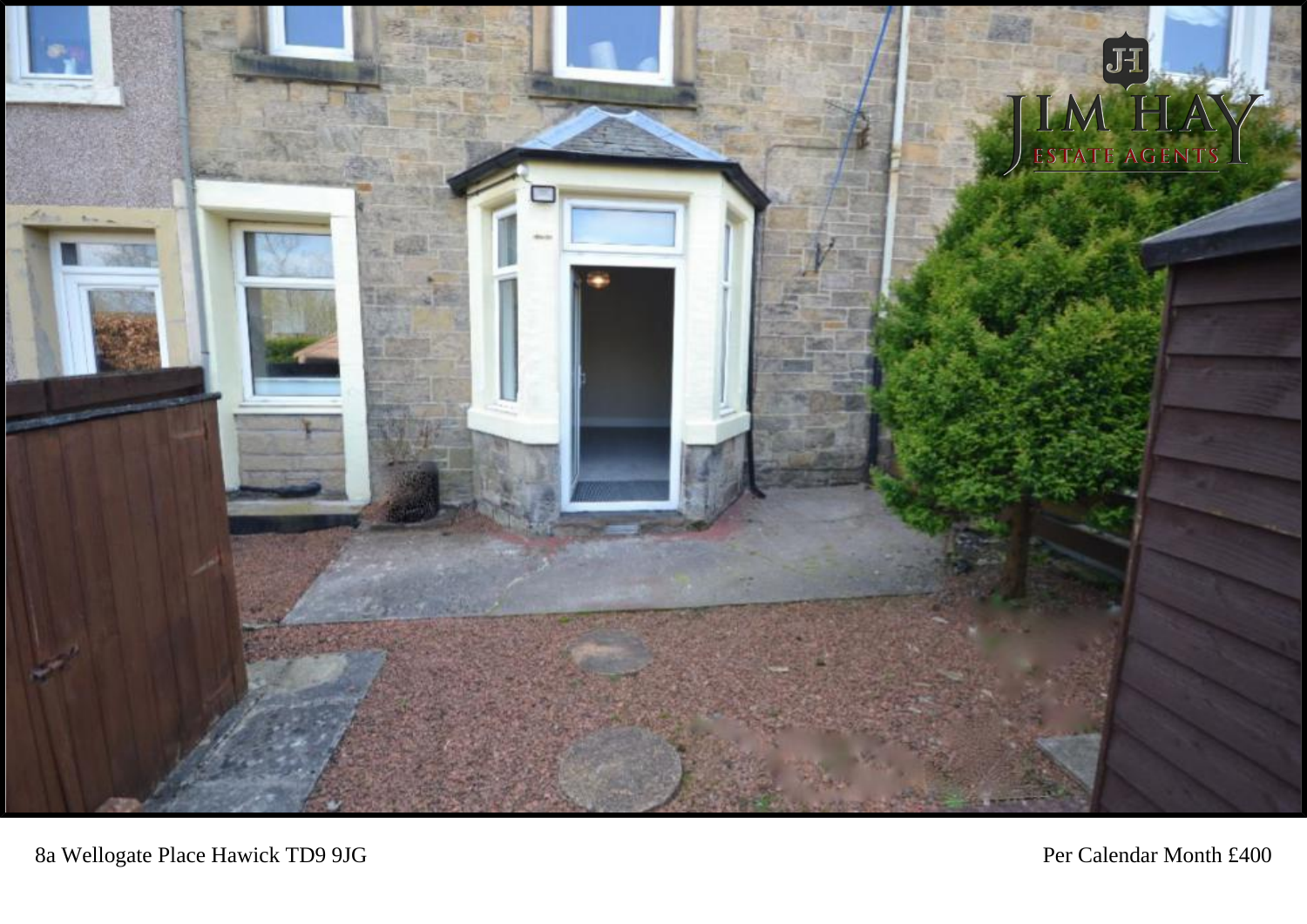## **8a Wellogate Place Hawick TD9 9JG**

Newly refurbished ground floor garden flat, accessed via one flight of stairs from street level and flat entry from garden at rear.

This one bed garden flat has recently renovated to a very high standard, with new kitchen( all integreated white goods), floor coverings, decor, and central heating. The accommodation comprises; large open plan kitchen living room ,(with bay window door access out onto the flat, enclosed, private garden), shower room, large double bedroom with fitted wardrobes.

The property benefits from GCH & DG with a solid fuel stove in the living room.

The garden is laid mainly to chips, with mature heges and plants, there is a good sized wooden shed and small log store.

An excellent property for a couple or single person, who is looking for an easy niantained property with small provate garden.

## **What we like about this property**

Everything New, garden, large double bedroom, central location, wood burner.



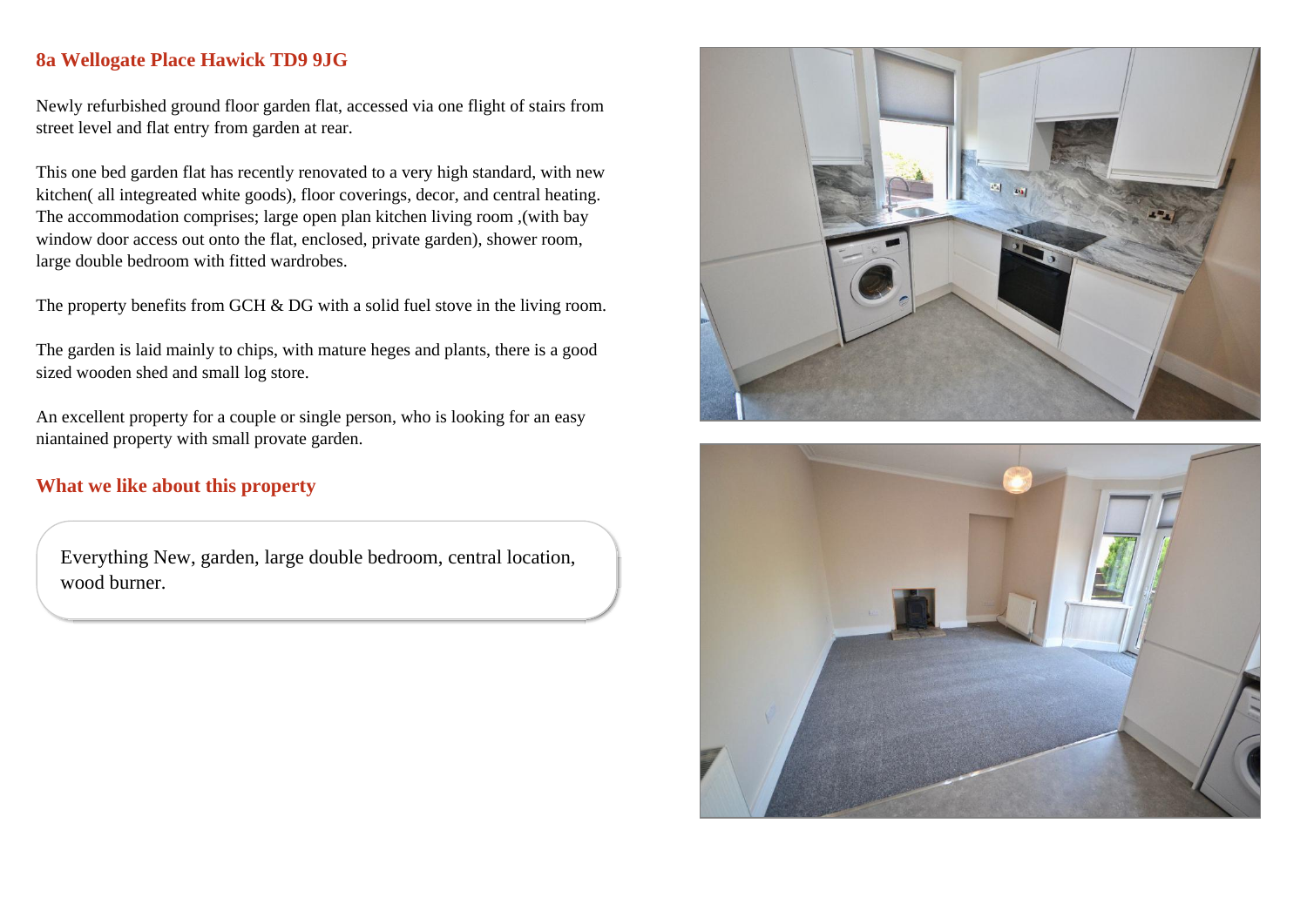